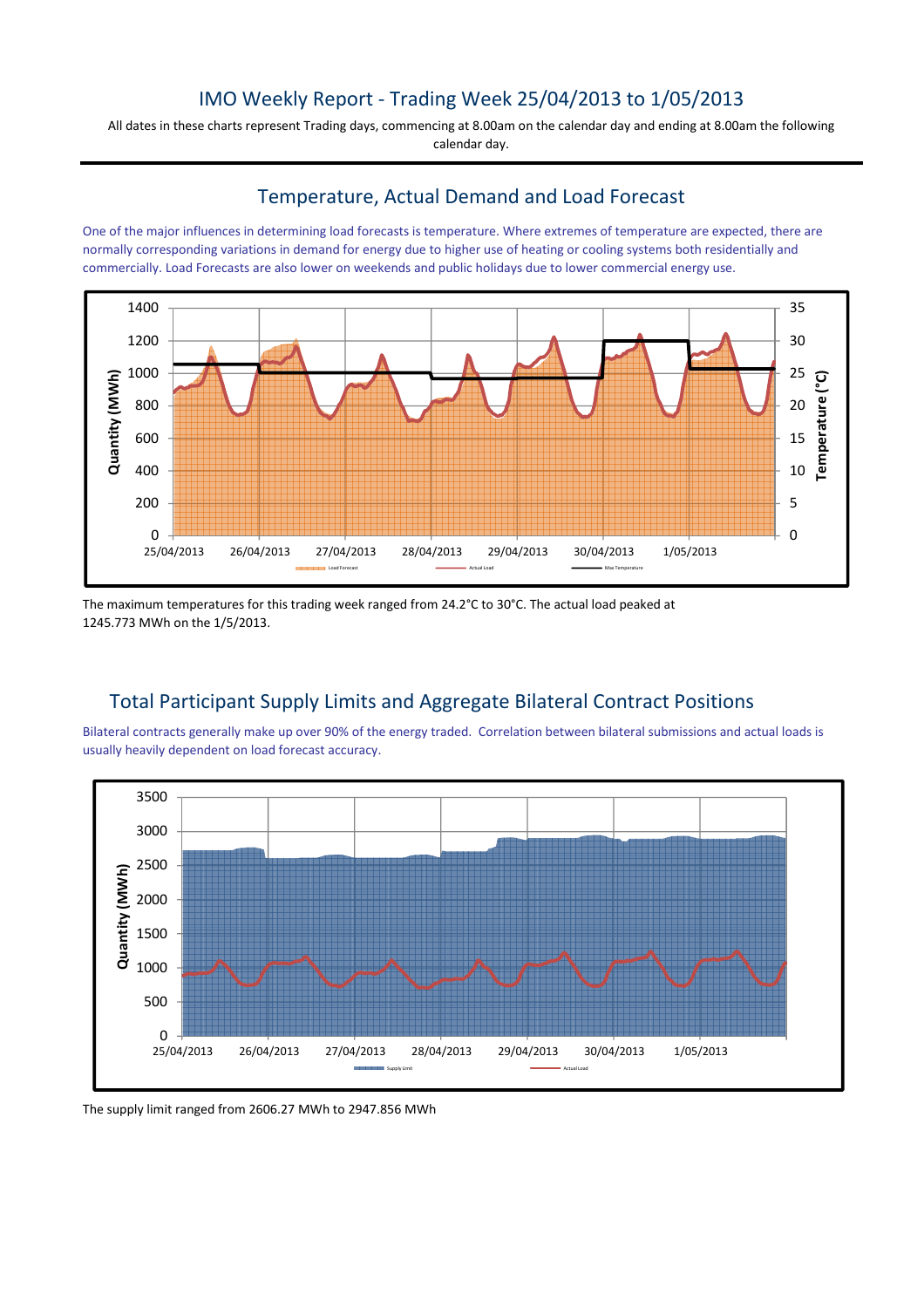### Net Balancing Market Trades

Bilateral contracts and STEM trading are generally based on the forecast energy requirements of Participants. When the forecast requirements are higher or lower than the actual requirements for a day, this Market energy must be bought and sold in the balancing mechanism. This graph shows the estimated net balancing trades.



The majority of the balancing activity this week occurred within Balancing Supply. The maximum balancing demand for the week reached 128.292 MWh on the 27/4/2013. The maximum balancing supply for the week reached -127.399 MWh on the 29/4/2012.

# Total Traded Energy

This chart represents a comparison between the total net energy that is traded in Bilateral Contracts, the STEM and the balancing mechanism. Balancing Supply represents cases in which the total contract position is greater than the demand and customers must supply energy back to balancing. Balancing Demand represents cases in which the total contract position is less than the demand and customers must purchase energy from balancing.



Total balancing supply equalled -9251.25 MWh whereas total balancing demand equalled 4721.35 MWh. The Total STEM Traded quantity was 23749.872 MWh, with the STEM Clearing Quantity ranging between 15.923 MWh and 141.758 MWh.